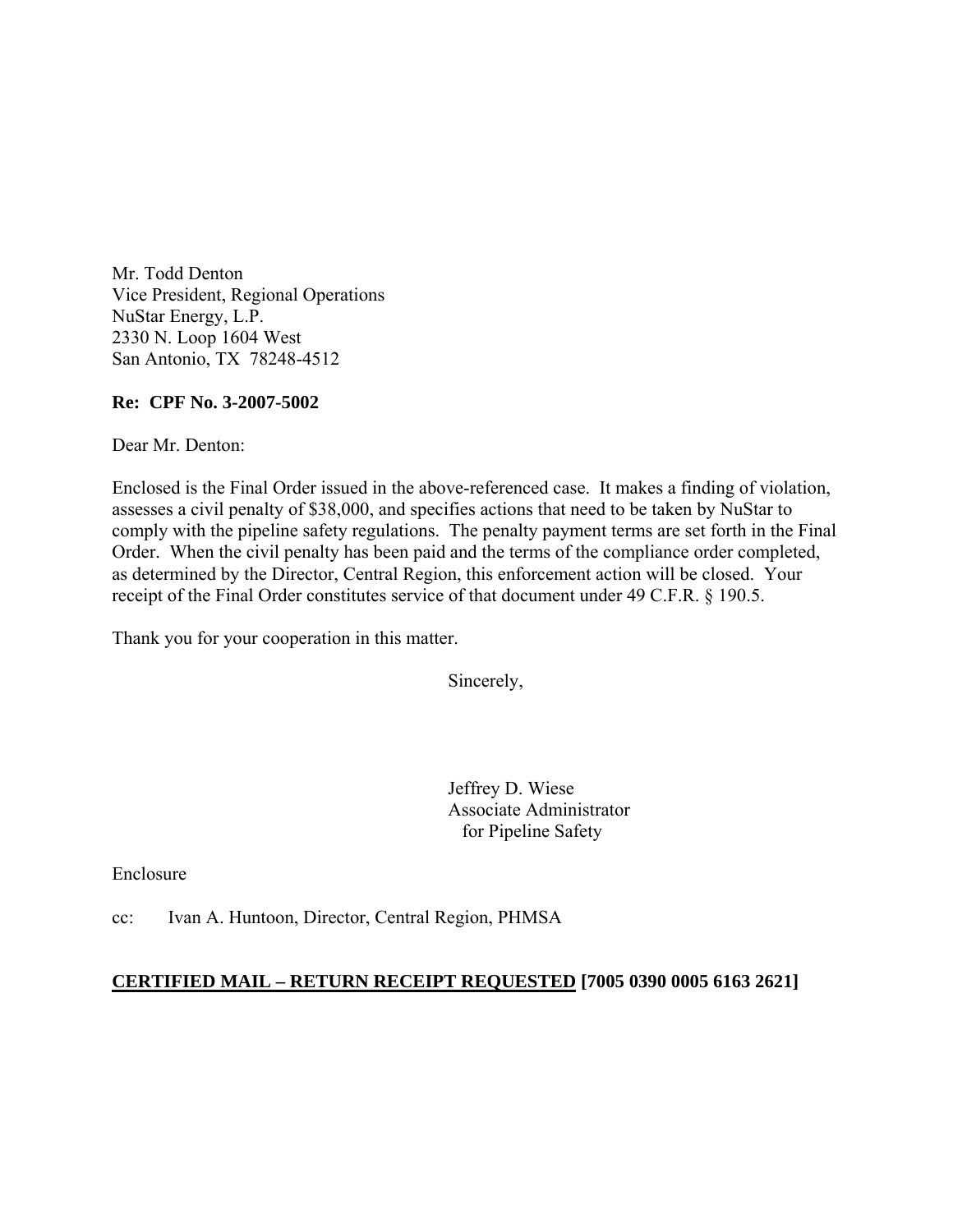## **U.S. DEPARTMENT OF TRANSPORTATION PIPELINE AND HAZARDOUS MATERIALS SAFETY ADMINISTRATION OFFICE OF PIPELINE SAFETY WASHINGTON, D.C. 20590**

 **) In the Matter of )** 

 **) (f/k/a Valero, L.P.), )**

**\_\_\_\_\_\_\_\_\_\_\_\_\_\_\_\_\_\_\_\_\_\_\_\_\_\_\_\_\_\_** 

**)** 

**\_\_\_\_\_\_\_\_\_\_\_\_\_\_\_\_\_\_\_\_\_\_\_\_\_\_\_\_\_\_)** 

**Respondent. )** 

**NuStar Energy, L.P. ) CPF No. 3-2007-5002** 

## **FINAL ORDER**

Between May 15-17, June 12-14, June 19-22, and August 21-24, 2006, pursuant to 49 U.S.C. § 60117, a representative of the Pipeline and Hazardous Materials Safety Administration (PHMSA), Office of Pipeline Safety (OPS), conducted an on-site safety inspection of the interstate hazardous liquid pipeline facilities of Valero, L.P. (Valero or Respondent), located in Missouri, Illinois, Indiana, Iowa, and Nebraska, and known as the Kaneb Pipeline. On or around April 1, 2007, Valero changed its name to NuStar Energy, L.P., and currently operates the line through its subsidiary, NuStar Pipeline Operating Partnership, L.P. NuStar Energy is a major energy company operating over 4,000 miles of crude oil and petroleum product pipelines throughout the United States.

As a result of the inspection, the Director, Central Region, OPS (Director), issued to Respondent, by letter dated February 8, 2007, a Notice of Probable Violation, Proposed Civil Penalty and Proposed Compliance Order (Notice). In accordance with 49 C.F.R. § 190.207, the Notice proposed finding that Respondent had committed various violations of 49 C.F.R. Part 195, assessing a civil penalty of \$38,000, and requiring Valero to take certain measures to correct the violations. The Notice also proposed finding that Respondent had committed another probable violation of 49 C.F.R. Part 195 and warning Valero to take appropriate corrective action or be subject to future enforcement action.

By letter dated March 28, 2007, Valero<sup>1</sup> responded to the Notice (Response). The company contested the allegations in part, requested that OPS reduce or eliminate the civil penalty, and asked that OPS modify or withdraw the compliance order. Respondent did not request a hearing and therefore has waived its right to one.

 $\overline{a}$ <sup>1</sup> Valero responded to the Notice through its then-operating subsidiary, Kaneb Pipe Line Operating Partnership, L.P.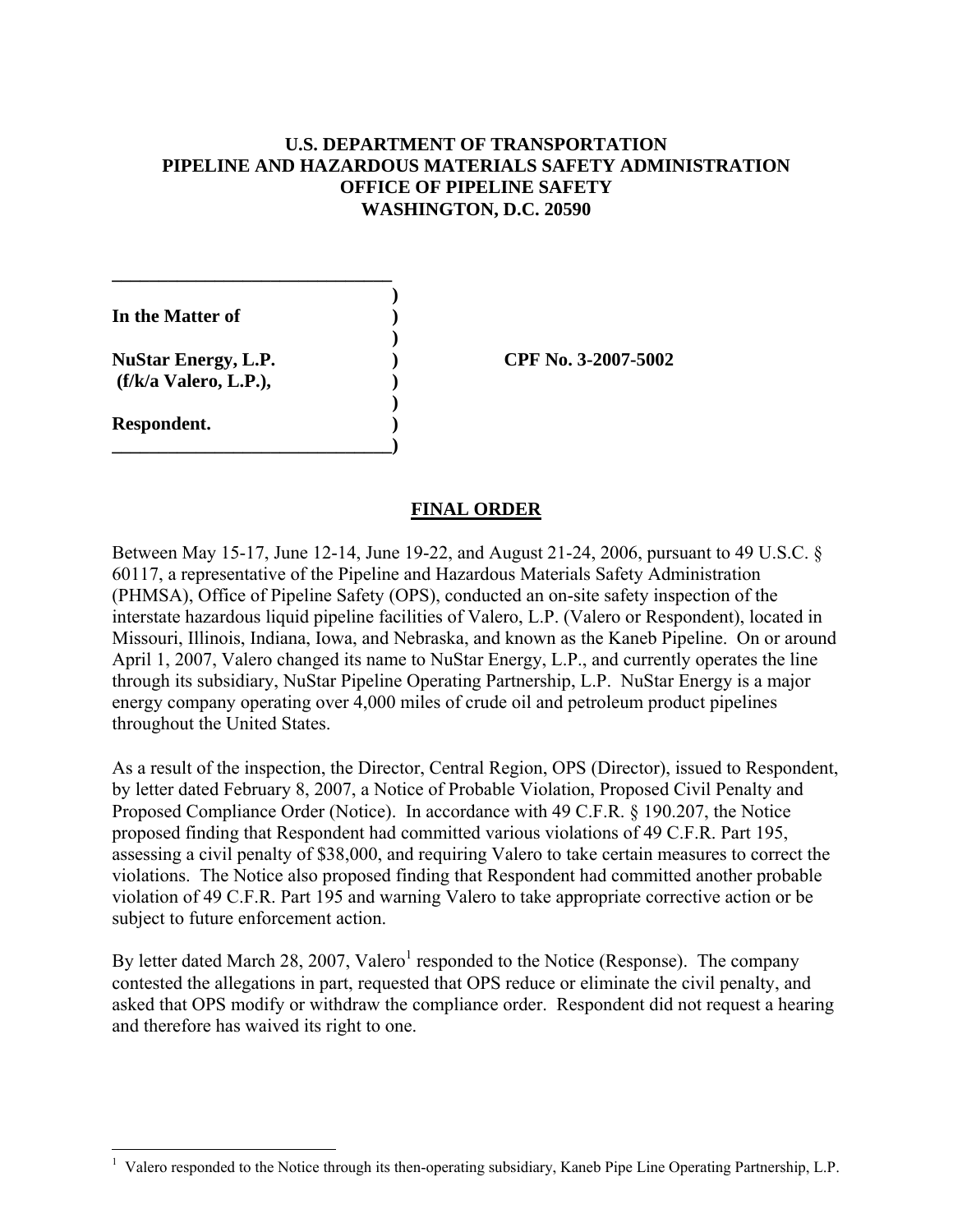# **FINDINGS OF VIOLATION**

**Item 2:** The Notice alleged that Respondent violated 49 C.F.R. § 195.412(a), which states:

### **§ 195.412 Inspection of rights-of-way and crossings under navigable waters.**

(a) Each operator shall, at intervals not exceeding 3 weeks, but at least 26 times each calendar year, inspect the surface conditions on or adjacent to each pipeline right-of-way. Methods of inspection include walking, driving, flying or other appropriate means of traversing the right-of-way….

The Notice alleged that Valero failed to conduct adequate inspections of the surface conditions of its anhydrous ammonia pipeline rights-of-way in the following four locations:

- 1) At four road crossings between Mile Posts (MP) 41.4 and 45.4 near Mountain View, Missouri;
- 2) MP 47.9 near Litchfield, Illinois;
- 3) MP 115.1 near Trillia, Illinois; and
- 4) MP 33.0 near Arlington, Nebraska.

Specifically, the Notice alleged that Valero relied upon aerial patrols to inspect these rights-ofway but was unable to effectively "inspect the surface conditions on or adjacent to" them from the air due to overgrown vegetation.

In its Response, Valero contested the allegation, arguing (1) that although the rights-of-way might appear to be obstructed from the ground, they were clearly visible from the air; 2) that its current patrols were adequate to identify third-party encroachments; and 3) some vegetation in the rights-of-way might be useful in aerial inspections. $<sup>2</sup>$ </sup>

Upon review, I find these arguments unpersuasive. Using aerial patrols for these four rights-ofway as the sole method of inspection was inappropriate under  $\S$  195.412(a). The purpose of that regulation is to ensure that operators regularly inspect the surface conditions of their pipeline rights-of-way, by *appropriate* means, in order to detect encroachments and various other threats to the integrity of their facilities. If an operator cannot view surface conditions, then aerial patrols are ineffective. Respondent's rights-of-way in these locations were covered in dense overgrowth, as shown in Valero's own photographs of the area.<sup>3</sup> Relying solely on aerial patrols is inappropriate in areas where such overgrowth prevented Valero from observing surface conditions and potential damage to its facilities or encroachments to its rights-of-way. Respondent could have used ground patrols as an additional method of inspection but elected not to do so.

1

 $2^{2}$  In its Response, Valero wrote, "....[I]t may actually be preferable to maintain some vegetation in the vicinity of the pipeline in order to help identify small leaks. As noted, ammonia may not provide a direct visual result; however, ammonia leaks can affect the foliage in the vicinity, meaning that it is easier for the pilot to visually identify small leaks through foliage changes rather than through direct visual observation." Response, at 2.

<sup>3</sup> Response, Exhibit A.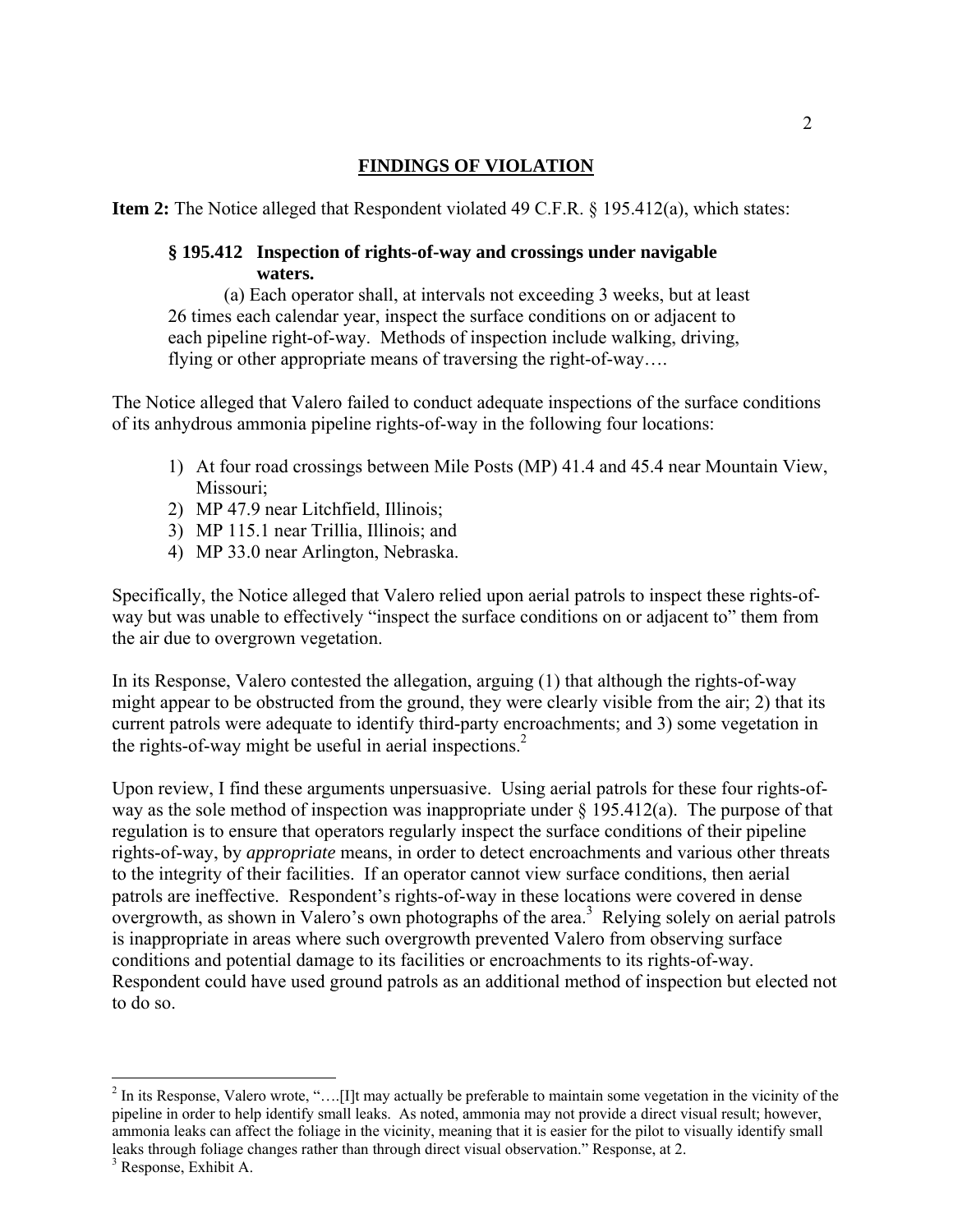Respondent's assertion that a right-of-way for an anhydrous ammonia pipeline does not need to be cleared as extensively as a petroleum pipeline is not supported by the regulations. The pipeline safety regulations require patrols in order to reduce the risk of third-party encroachments and other threats to the pipeline in advance of a leak. The regulations do not carve out exceptions to the required patrols based on the type of hazardous product traveling through the pipe. Although a release of anhydrous ammonia might alter the color of foliage, relying on reports of an odor or a discoloration would only identify existing leaks but not address unauthorized activities along the right-of-way.

Finally, Respondent's post-inspection actions cannot serve to cure or reduce the violation. At the time of the inspection, these four rights-of-way were obscured by overgrown vegetation. Although Respondent has since cleared them, as depicted in the photographs provided to OPS, Valero had an ongoing obligation to keep its rights-of-ways clear without necessitating a visit from an OPS inspector. Accordingly, I find that Respondent violated 49 C.F.R. § 195.412(a) by failing to adequately inspect the surface conditions on or adjacent to its pipeline rights-of-way in the four locations described above.

These findings of violation will be considered a prior offense in any subsequent enforcement action taken against Respondent.

## **ASSESSMENT OF PENALTY**

Under 49 U.S.C. § 60122, Respondent is subject to an administrative civil penalty not to exceed \$100,000 per violation for each day of the violation, up to a maximum of \$1,000,000 for any related series of violations.

49 U.S.C. § 60122 and 49 C.F.R. § 190.225 require that, in determining the amount of the civil penalty, I consider the following criteria: the nature, circumstances, and gravity of the violation, including adverse impact on the environment; the degree of Respondent's culpability; the history of Respondent's prior offenses; the Respondent's ability to pay the penalty and any effect that the penalty may have on its ability to continue doing business; and the good faith of Respondent in attempting to comply with the pipeline safety regulations. In addition, I may consider the economic benefit gained from the violation without any reduction because of subsequent damages, and such other matters as justice may require.

The Notice proposed a total civil penalty of \$38,000 for Respondent's violations of 49 C.F.R. § 195.412(a), as set forth in Item 2 of the Notice and discussed more fully above. In its Response, Valero requested that OPS review the penalty assessment and either waive or reduce the amount on account of the company's post-inspection actions to clear the rights-of-way, its alleged good faith compliance with the regulations, and its proactive measures to improve its right-of-way program. Respondent also asserted that no adverse environmental impacts had occurred on account of the alleged violation.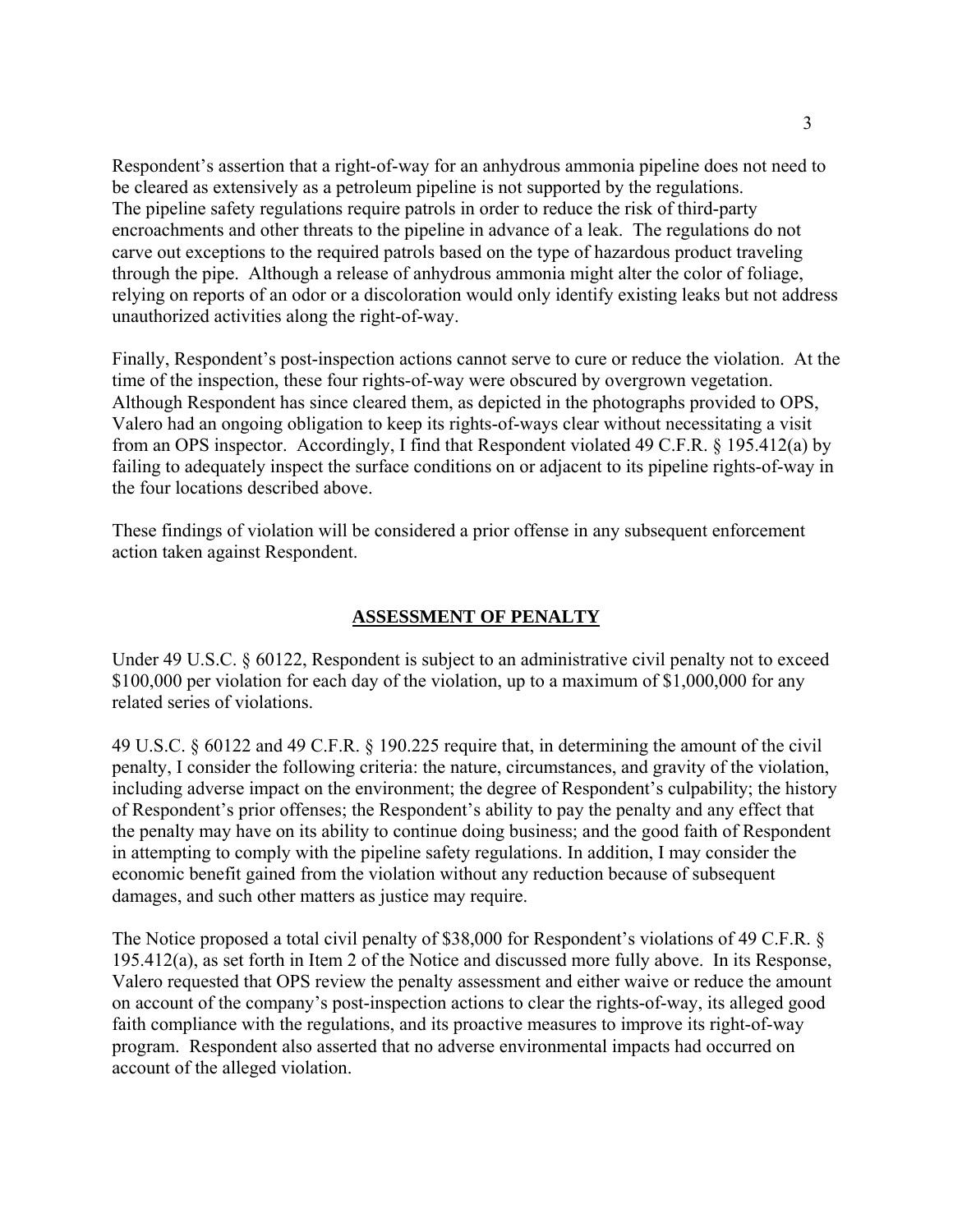I find these arguments unpersuasive for several reasons. First, while Respondent may have acted promptly to correct the violations after the inspection occurred, Respondent failed to regularly inspect its rights-of-way by an appropriate method, as required by  $\S$  195.412(a). The rights-ofway should have been either patrolled by additional methods or kept cleared for aerial inspection without the necessity of an inspector's visit.

As for Respondent's good faith argument, PHMSA does indeed consider an operator's good faith efforts to achieve compliance at the time the agency proposes a civil penalty amount. For example, if an operator has taken reasonable steps to comply with a particular regulation but such efforts are subsequently deemed insufficient as the result of an inspection, PHMSA may consider such actions as a mitigating factor in calculating a civil penalty. Similarly, if an operator acts on the basis of an incorrect, but otherwise reasonable, interpretation of a regulation, the agency may propose a lower penalty than would otherwise be assessed. In this case, however, Respondent failed to demonstrate that its patrols were conducted in a good faith effort to achieve compliance. Respondent was aware of the overgrowth in the rights-of-way yet neglected to take appropriate pre-inspection actions, either by adding ground patrols or other inspection methods or by more thoroughly or by frequently clearing the rights-of-way. In addition, I would note that Valero was issued a warning in 2004 to clear its rights-of-way on this same line.<sup>4</sup>

While it is fortunate that a release did not occur on the Kaneb Pipe Line while the rights-of-way were covered by vegetative growth, this is not a basis upon which to reduce or eliminate the civil penalty. Without consistent and effective patrols of the surface conditions of pipeline rights-ofway, operators may be unaware of third-party encroachments or other damage that could lead to pipeline accidents. It is particularly important that Respondent clear the Kaneb Pipeline rightsof-way since many of them are located near roads, highways, and rivers. In addition, one of the four rights-of-way cited above is located at a foreign pipeline crossing, thereby further increasing the need for appropriate surface inspections.

Based upon the foregoing, I find that Respondent has not demonstrated any circumstances justifying a reduction or waiver of the civil penalty. Accordingly, having reviewed the record and considered the assessment criteria, I assess Respondent a total civil penalty of \$38,000.

Payment of the civil penalty must be made within 20 days of service. Federal regulations (49 C.F.R. § 89.21(b)(3)) require this payment be made by wire transfer, through the Federal Reserve Communications System (Fedwire), to the account of the U.S. Treasury. Detailed instructions are contained in the enclosure. Questions concerning wire transfers should be directed to: Financial Operations Division (AMZ-341), Federal Aviation Administration, Mike Monroney Aeronautical Center, P.O. Box 269039, Oklahoma City, OK 73125; (405) 954-8893.

Failure to pay the \$38,000 civil penalty will result in accrual of interest at the current annual rate in accordance with 31 U.S.C. § 3717, 31 C.F.R. § 901.9 and 49 C.F.R. § 89.23. Pursuant to those same authorities, a late penalty charge of six percent (6%) per annum will be charged if payment is not made within 110 days of service. Furthermore, failure to pay the civil penalty may result in referral of the matter to the Attorney General for appropriate action in a United States District Court.

<u>.</u>

<sup>4</sup> CPF No. 3-2004-5034W.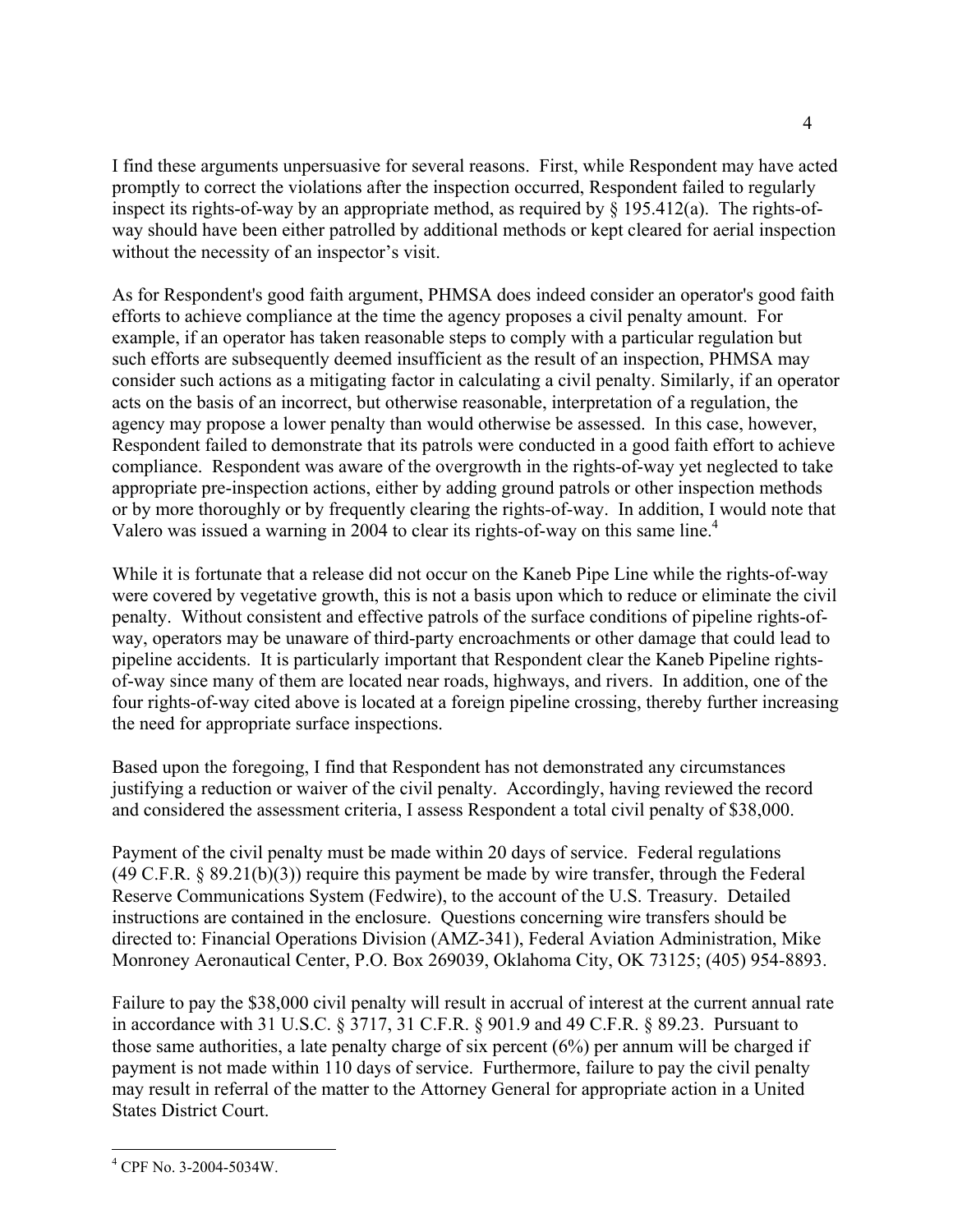### **COMPLIANCE ORDER**

The Notice also proposed a compliance order with respect to Item 2 for violation of 49 C.F.R. § 195.412(a). Under 49 U.S.C. § 60118(a), each person who engages in the transportation of hazardous liquids or who owns or operates a pipeline facility is required to comply with the applicable safety standards established under chapter 601. Pursuant to the authority of 40 U.S.C. § 60118(b) and 49 C.F.R. § 190.217, Respondent, now known as NuStar Energy, L.P., is ordered to take the following actions to ensure compliance with the pipeline safety regulations applicable to its operations. Respondent must-

- 1. Provide a plan and schedule of action for clearing the rights-of-way where aerial patrolling is utilized. The plan must be provided to the Director, Central Region, Pipeline and Hazardous Materials Safety Administration, 901 Locust Street, Room 462, Kansas City, MO 64106.
- 2. Identify sections of pipeline rights-of-way along NuStar's anhydrous ammonia line in Missouri, Illinois, Indiana, Iowa and Nebraska that are overgrown and will remain overgrown for a period of time while awaiting clearing. For these sections, Respondent must provide an alternative means to aerial patrolling in order to comply with § 195.412.
- 3. Provide the plan and schedule to the Director within 30 days from the date of the receipt of the Final Order.
- 4. Implement the plan and schedule required by Items 1 and 2 of this Compliance Order within 60 days from the date of the receipt of the Final Order.
- 5. Maintain documentation of the safety improvement costs associated with fulfilling this Compliance Order and submit the total to the Director, Central Region. Costs shall be reported in two categories; 1) total cost associated with preparation/revision of plans, procedures, studies, and analyses and 2) total costs associated with replacements, additions, and other changes to pipeline infrastructure.

The Director may grant an extension of time to comply with any of the required items upon a written request timely submitted by the Respondent demonstrating good cause for an extension.

Failure to comply with this Order may result in administrative assessment of civil penalties not to exceed \$100,000 for each violation for each day the violation continues or in referral to the Attorney General for appropriate relief in a district court of the United States.

#### **WARNING ITEM**

With respect to Item 1, the Notice alleged a probable violation of Part 195 but did not propose a civil penalty or compliance order for this item. Therefore, this item is considered to be a warning item. The warning was for: